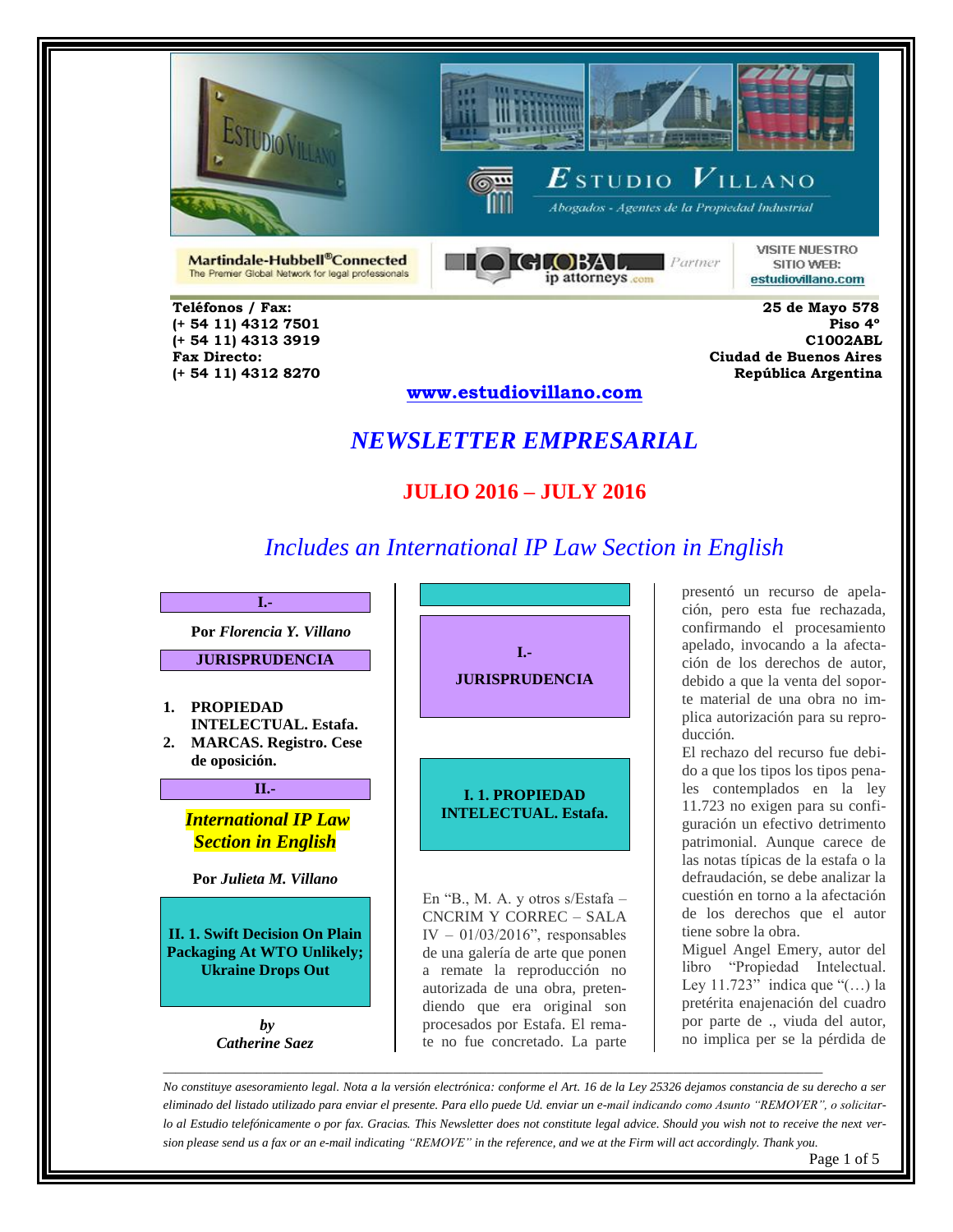





Abogados - Agentes de la Propiedad Industrial

Martindale-Hubbell®Connected The Premier Global Network for legal professionals



**VISITE NUESTRO** SITIO WEB: estudiovillano.com

 **Teléfonos / Fax: 25 de Mayo 578 (+ 54 11) 4313 3919 C1002ABL** 

 **(+ 54 11) 4312 7501 Piso 4º Fax Directo: Ciudad de Buenos Aires (+ 54 11) 4312 8270 República Argentina** 

#### **www.estudiovillano.com**

## *NEWSLETTER EMPRESARIAL*

#### **JULIO 2016 – JULY 2016**

## *Includes an International IP Law Section in English*

tal potestad, pues "la ley ha creído necesario aclarar que la venta del soporte material que contiene la obra (cuadro, mármol, positivo fotográfico, etc.) no lleva implícita la cesión del derecho de reproducción, derecho autoral que pertenece al creador de la obra".

Fuente: [www.eldial.com.ar](http://www.eldial.com.ar/)

**I. 2. MARCAS. Registro. Cese de oposición.**

En "Philip Morris Products SA C/ Club Atlético Boca Juniors Asociación Civil s/ cese de oposición al registro de marca" – CNCIV Y COMFED – SALA III – 15/03/2016" la parte actora presentó ante la justicia la oposición de la demandada. Philip Morris presentó la solicitud de la marca "TABOKA" en la clase 34 del nomenclador, pero Club Atlético Boca Juniors Asociación Civil se opuso. El cese de oposición se justifica con las marcas de defensa, junto al criterio de mitigado rigor en el cotejo, dictaminando que no existe similitud visual ni fonética en grado tal que justifique inhibir el registro pretendido, junto a una imposibilidad de confusión por parte del público consumidor de cigarrilos.

En el estudio de comparación, se advirtió que en el plano auditivo no se parecen los signos en pugna, y que el juzgador debe evitar desmenuzarlas en forma artificial. Esto es porque la apelante pretende encontrar similitudes donde no las hay, porque según su criterio la marca "TABOKA" sugeriría indefectiblemente la expresión "está

Boca" y que ello provocaría indudablemente la confusión del público consumidor.

La apelante no supo desvirtuar el argumento mediante el cual la magistrada de primera instancia destacó que el público consumidor de cigarrillos pone especial atención al seleccionar los mismos porque tienen sus gustos bien definidos. Así las cosas, se confirmó la sentencia que hizo lugar a la demanda declarando infundada la oposición al registro de la marca.

Fuente[: www.eldial.com.ar](http://www.eldial.com.ar/)

#### **II.-**

*International IP Law Section in English*

**Por** *Julieta M. Villano*

*No constituye asesoramiento legal. Nota a la versión electrónica: conforme el Art. 16 de la Ley 25326 dejamos constancia de su derecho a ser eliminado del listado utilizado para enviar el presente. Para ello puede Ud. enviar un e-mail indicando como Asunto "REMOVER", o solicitarlo al Estudio telefónicamente o por fax. Gracias. This Newsletter does not constitute legal advice. Should you wish not to receive the next version please send us a fax or an e-mail indicating "REMOVE" in the reference, and we at the Firm will act accordingly. Thank you.*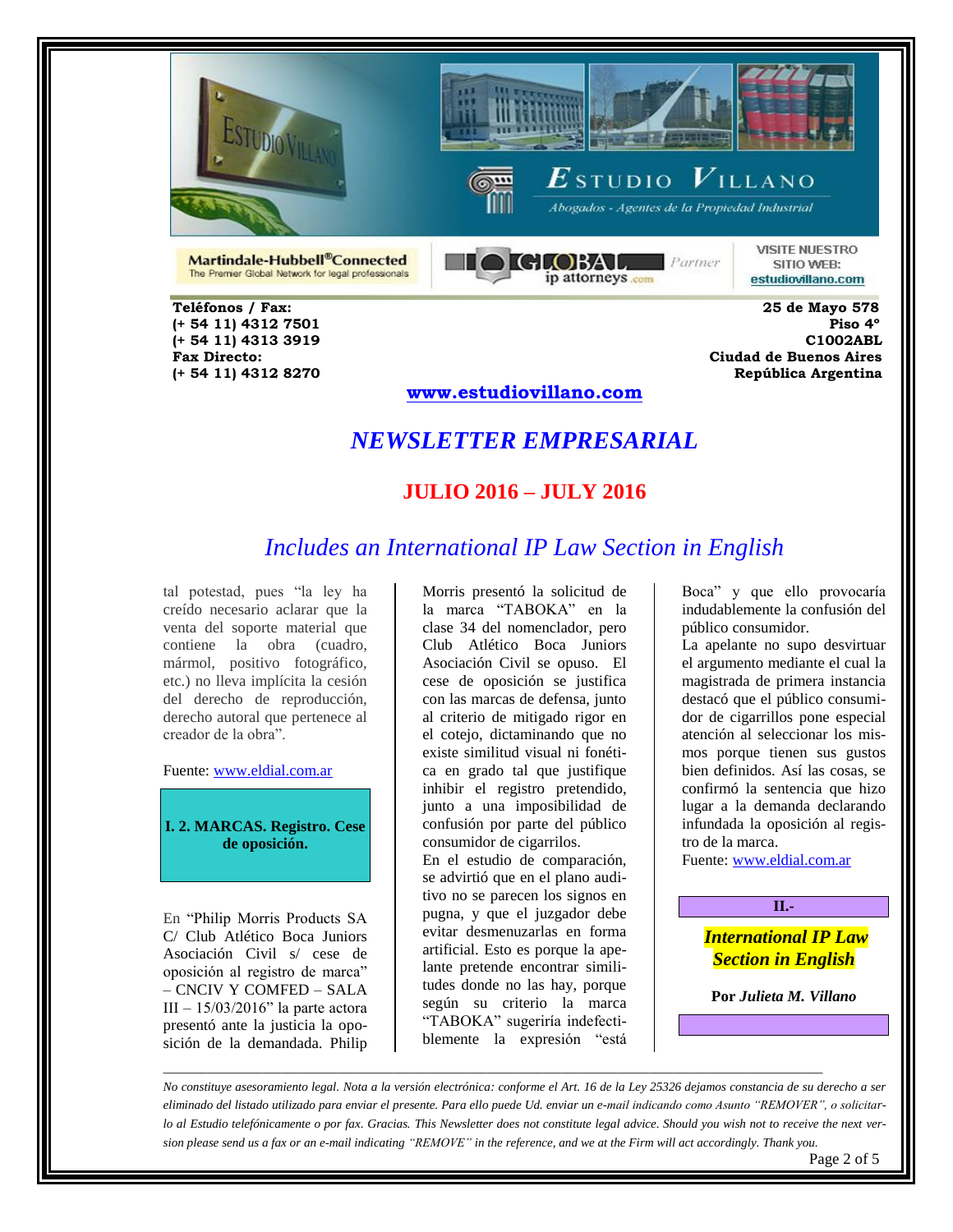





Abogados - Agentes de la Propiedad Industrial

**VISITE NUESTRO** SITIO WEB:

Martindale-Hubbell®Connected The Premier Global Network for legal professionals **GLOBAL** Partner ip attorneys com

estudiovillano.com

 **Teléfonos / Fax: 25 de Mayo 578 (+ 54 11) 4313 3919 C1002ABL** 

 **(+ 54 11) 4312 7501 Piso 4º Fax Directo: Ciudad de Buenos Aires (+ 54 11) 4312 8270 República Argentina** 

#### **www.estudiovillano.com**

## *NEWSLETTER EMPRESARIAL*

#### **JULIO 2016 – JULY 2016**

#### *Includes an International IP Law Section in English*

**II. 1. Swift Decision On Plain Packaging At WTO Unlikely; Ukraine Drops Out**

*by*

#### *Catherine Saez*

#### <http://www.ip-watch.org/>

As the list of countries adopting legislation making the packaging of tobacco products a lot less sexy is growing, the longawaited decision of a World Trade Organization panel on Australia's decision to enforce such legislation might not be coming before the end of the year. Meanwhile, one of the countries complaining about Australia's legislation has left the fight.

Australia's Tobacco Plain Packaging Act of December 2011, implemented in December 2012, was challenged by five countries at the WTO on the grounds of violation of international trade rules, including those on intellectual property such as trademark and geographical indications, and on technical barriers to trade.

However, in 2015, one of the complainants, Ukraine, asked that the panel suspend its proceedings. Ukraine's decision was supported by Australia, and on 30 May, the Ukraine case was terminated because Ukraine had not requested the Dispute Settlement Body to resume its work on the case within the 12 months following the suspension of the panel's proceedings,according to the WTO. Ukraine had launched its complaint on 13 March

2012, Honduras on 4 April 2012, the Dominican Republic on 18 July 2012, Cuba on 3 May 2013, and Indonesia on 20 September 2013.

A spokesperson from the Australia Department of Foreign Affairs and told Intellectual Property Watch that "Australia welcomed Ukraine's decision to suspend its challenge to Australia's tobacco plain packaging measure in the WTO."

"On 29 May 2015, the panel agreed to Ukraine's request to suspend its proceedings against Australia with a view to working towards a mutually agreed solution. Ukraine remains a third party in the remaining four disputes, and its first written submission and evidence remains on the panel record," said the Australian spokesperson.

*No constituye asesoramiento legal. Nota a la versión electrónica: conforme el Art. 16 de la Ley 25326 dejamos constancia de su derecho a ser eliminado del listado utilizado para enviar el presente. Para ello puede Ud. enviar un e-mail indicando como Asunto "REMOVER", o solicitarlo al Estudio telefónicamente o por fax. Gracias. This Newsletter does not constitute legal advice. Should you wish not to receive the next version please send us a fax or an e-mail indicating "REMOVE" in the reference, and we at the Firm will act accordingly. Thank you.*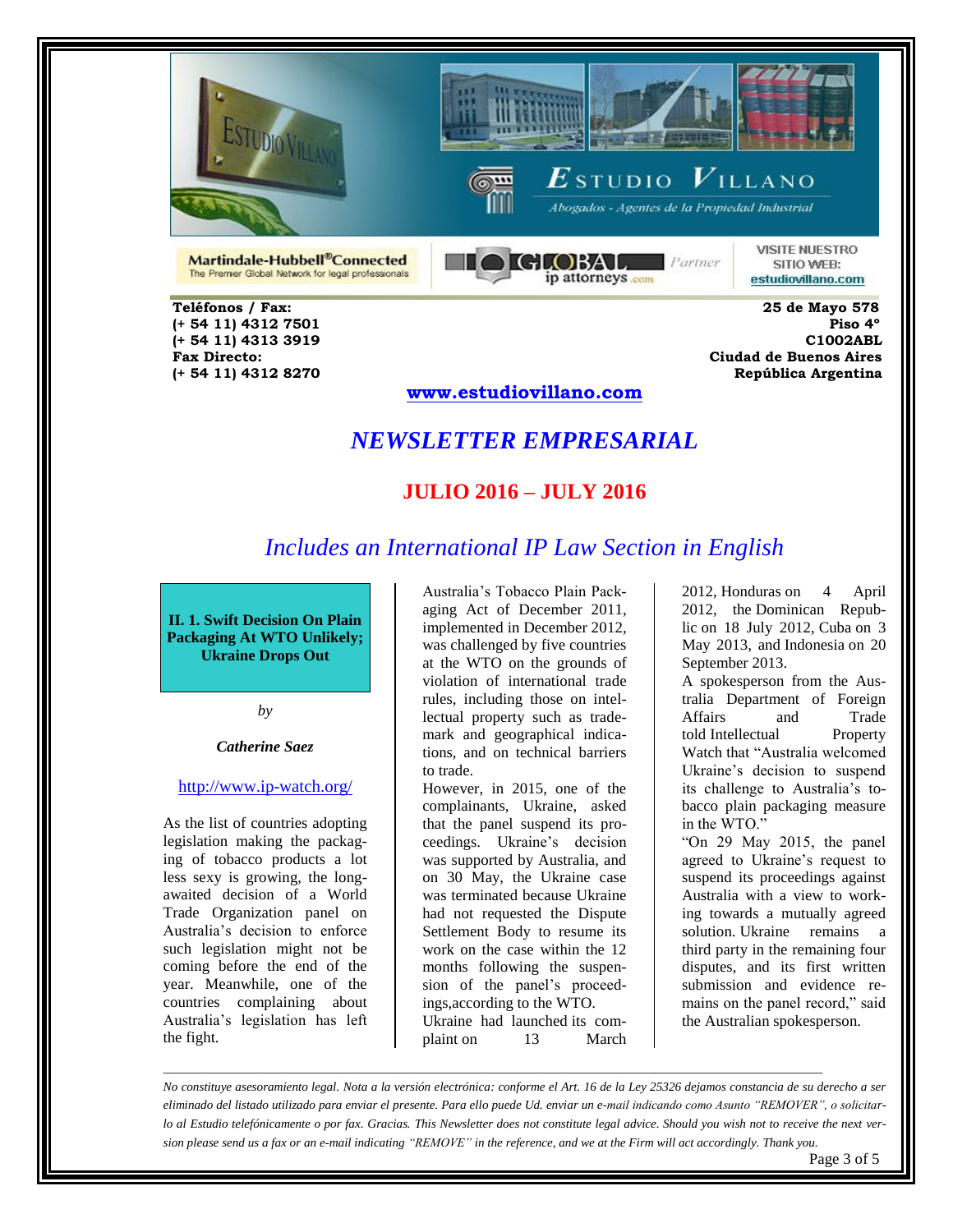





Abogados - Agentes de la Propiedad Industrial

Martindale-Hubbell®Connected The Premier Global Network for legal professionals



**VISITE NUESTRO** SITIO WEB: estudiovillano.com

 **Teléfonos / Fax: 25 de Mayo 578 (+ 54 11) 4313 3919 C1002ABL** 

 **(+ 54 11) 4312 7501 Piso 4º Fax Directo: Ciudad de Buenos Aires (+ 54 11) 4312 8270 República Argentina** 

#### **www.estudiovillano.com**

## *NEWSLETTER EMPRESARIAL*

#### **JULIO 2016 – JULY 2016**

#### *Includes an International IP Law Section in English*

The government of Ukraine could not be reached for comment.

According to the WTO, the last communication by the DSB panel on a timeline for the decision dates back to October 2014, and at that time the panel said its final report to the parties would not be issued before the first half of 2016.

However, the spokesperson said that the latest communication from the panel to the DSB said "the panel does not expect to issue its final report before the end of 2016."

Australia has said the country's decision to adopt its plain packaging legislation answers recommendations of the World Health Organization Framework Convention on Tobacco Control (FCTC) to which 180 countries are party.

According to the FCTC, "On World No Tobacco Day 2016 [31 May 2016], UN Secretary-General Ban Ki-moon calls on Governments around the world to implement one simple measure with proven effectiveness in tobacco control: the plain packaging of tobacco products."

Plain packaging is taking hold in a number of countries. The FCTC reported on "landmark" court judgments upholding plain packaging in the European Union, the United Kingdom, and India, against attempts by the tobacco industry to prevent the implementation of such legislation.

A recent ruling of the World Bank dispute settlement mechanism dismissing a case brought by tobacco company Philip Morris against the government of Uruguay's plain packaging policy was seen as a landmark

(IPW, Public Health, 21 July 2016).

Plain packaging is enforced (in French) in France as of May. In Ireland, the plain packaging bill was signed into law on 10 March 2015, and states that " all tobacco manufactured after 20 May 2016 must be in standardised packaging. It allows for a one year 'washout' period of old packaging and it will be an offence to sell branded tobacco from 20 May 2017," according to the Irish cancer society.

Asked if the multiplication of plain packaging legislations is likely to influence the outcome of the DSB, the Australian spokesperson said "Australia welcomes the decision by other WTO Members to legislate to implement a wider range of tobacco control measures."

"However, we expect the panel to rule on the merits of this

*No constituye asesoramiento legal. Nota a la versión electrónica: conforme el Art. 16 de la Ley 25326 dejamos constancia de su derecho a ser eliminado del listado utilizado para enviar el presente. Para ello puede Ud. enviar un e-mail indicando como Asunto "REMOVER", o solicitarlo al Estudio telefónicamente o por fax. Gracias. This Newsletter does not constitute legal advice. Should you wish not to receive the next version please send us a fax or an e-mail indicating "REMOVE" in the reference, and we at the Firm will act accordingly. Thank you.*